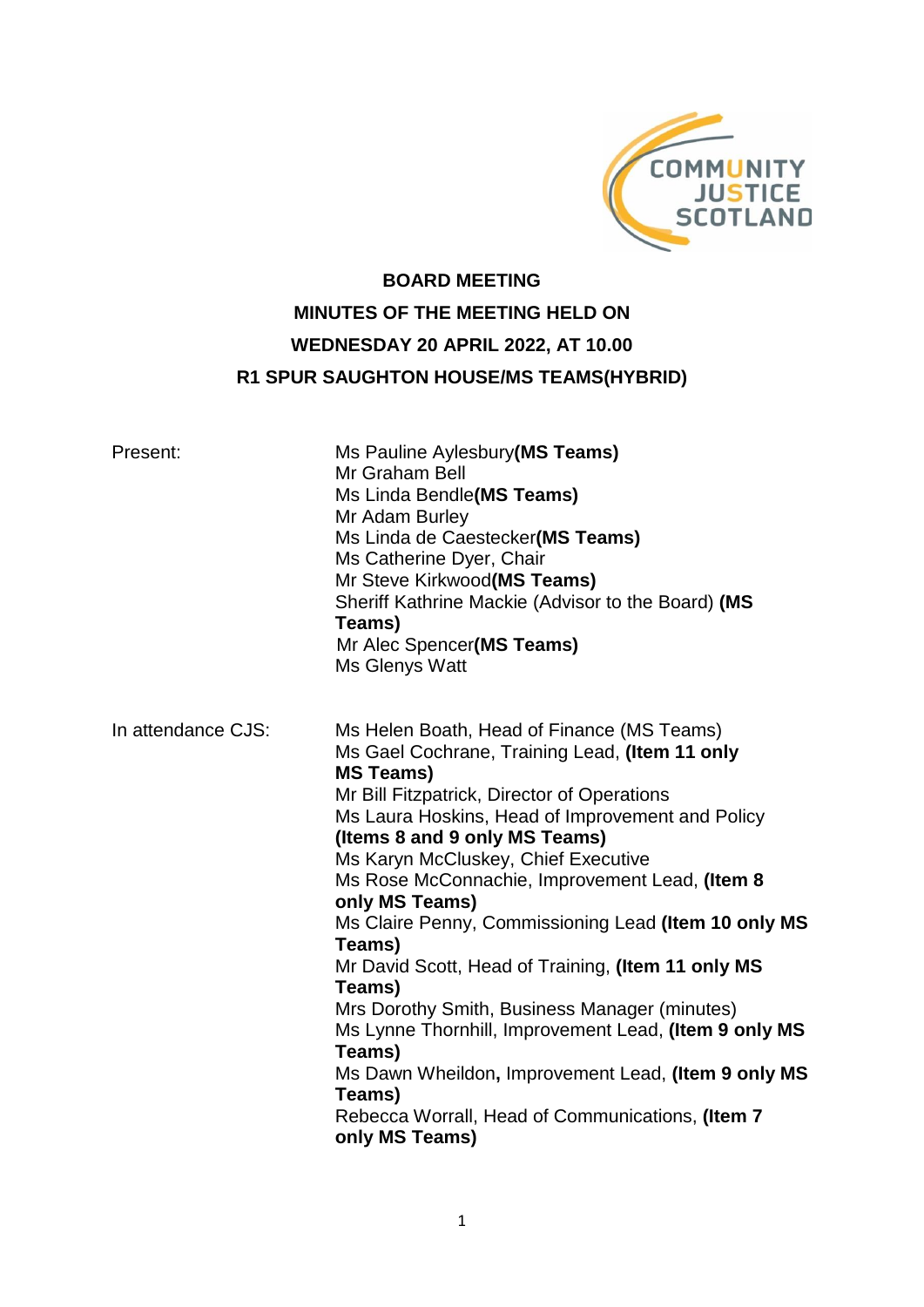# **Agenda**

# **1. Welcome and Apologies**

1.1 Catherine Dyer, Chair, welcomed the Board Members and staff to the meeting there were no apologies.

# **2. Declarations of interest, gifts or hospitality**

2.1 There were no declarations.

# **3. Minute of Board meeting 9 February 2022**

3.1 The Board minute was agreed subject to a slight amendment to para 6.2. The minute was adopted as the version for the Publication Scheme.

# **4. Matters arising – action tracker**

4.1 The Board noted the status of the actions from the action tracker.

4.2 An update was provided for action 25 – CJAC terms of reference to be reviewed in May 2022. The Board requested that the dates for pending actions be revised.

# **Action: Dorothy Smith to review the dates for the actions pending.**

# **5. Chair update**

5.1 Catherine Dyer reported that the recent Board and SMT sessions on business planning had proved helpful in setting priorities for the coming year.

# **6. Chief Executive update and RRT update**

6.1 Karyn McCluskey provided an update for the Board; she reported on:

- Continued work with local partnerships on specific issues, providing feedback on SNSAs (Strategic Needs and Strengths Assessments) and to attend virtual CJP meetings where appropriate. Also developed a pilot for Local Improvement Lead proactive engagement with CJPs to support delivery of our Performance Monitoring for Improvement (PMI) approach and also to identify areas where further dedicated general or specific improvement support may be required. A CJP Thematic Engagement Session will be held via MS Teams on 6 June focusing on data and information issues.
- CJS national event 2022 held on Thursday 17 March, which was well received.
- In house sessions held for; new to management introducing a coaching style (ran this as a pilot, and the group requested more sessions like this),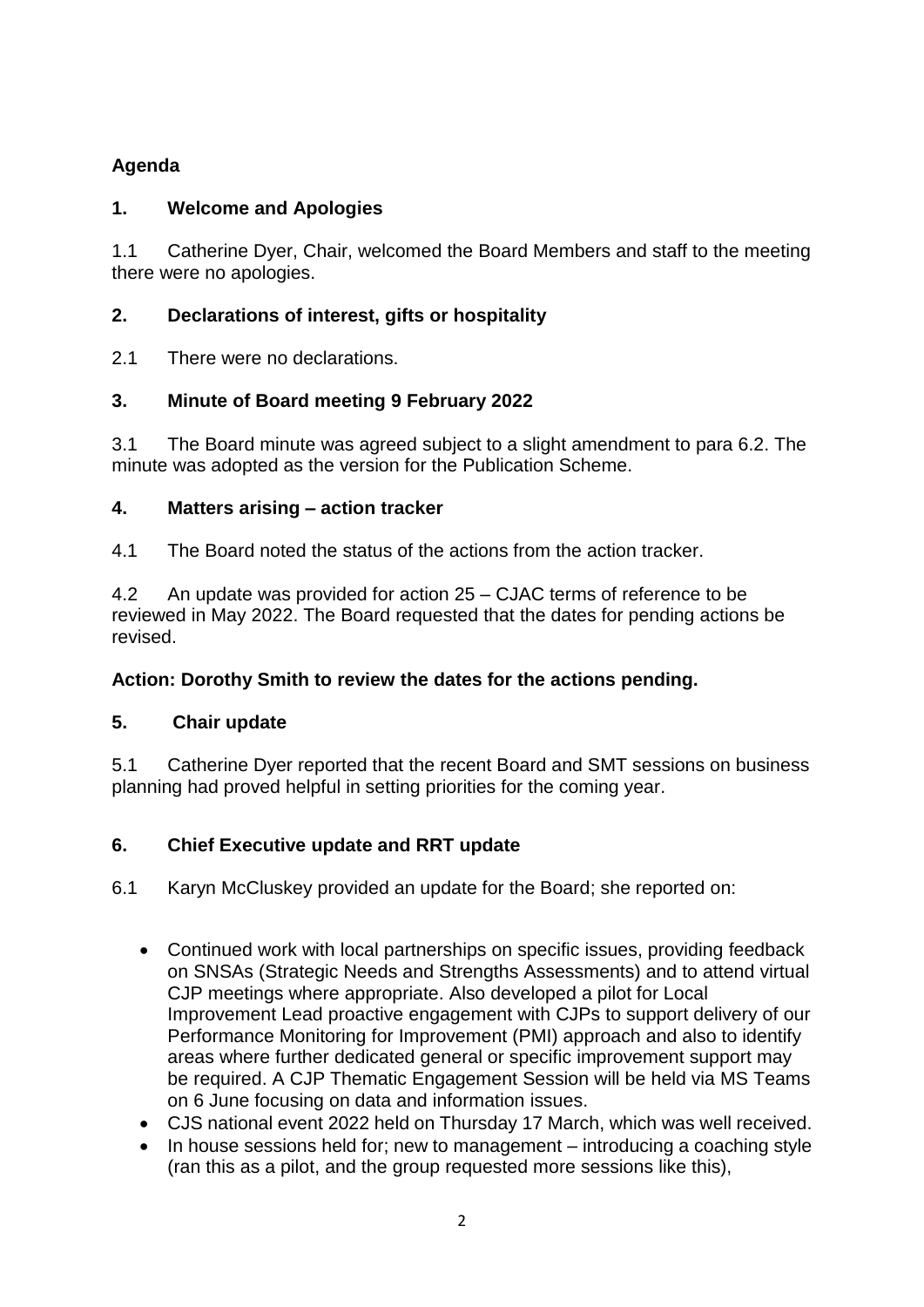- Workshops held on embedding the internal comms strategy.
- An action learning set for SMT peers undertaken.
- Digital lead recruitment has not proved successful in attracting good caliber applicants and will be re-advertised

6.2 The Board requested that it be given more notice on the format and content of the national event to be better informed in advance and to help promote the event to members' networks.

# **7. Communications Update – 2022 National Event Evaluation CJS/2022/11**

7.1 Rebecca Worrall provided an update for the Board, she reported that the learning hub and framing tool have been well received. The CJS Tik Tok platform launched in March and image library have had positive feedback.

7.2 Rebecca Worrall felt the CJS website is in need of a refresh, the accessibility requires updating, it was noted that funding would be required for the refresh and a business case would be submitted.

7.3 Rebecca Worrall reported on the national event:

• 77% of delegates were satisfied or very satisfied with the CJS annual event 2022.

• Of the survey respondents who said they would change something, it was Mostly a wish to attend an in-person event and for a longer Q&A session.

7.4 The Board noted the total spend for the event was £6,941 and a breakdown will be provided for the ARC for noting.

7.5 The Board requested advanced notice of future events on the focus and format and to better enable promotion of the event and participation by members. The Board suggested a focus on RJ for next year's event and possibly add some narrative on the website in advance linking explicitly with the aims of CJS and CJ outcomes.

7.6 There was further discussion on the severe limitations on communications activity as a result of the allocated budget. The Board provided very positive feedback about the work that the Comms Team had delivered across FY2021-22. Notably, the framing toolkit and images. There was a discussion around the fact that CJS has a mandate to 'promote' to the public but insufficient funds are allocated to enable this in any meaningful way nationally. The Board acknowledged that this was not a new conversation and that the same funding pressures were discussed (and agreed) with Cabinet Secretary, then Mr Yousaf, at the Board meeting in November 2020 and in subsequent meetings including around the time of the 2021 Audit Scotland report.

7.7 Rebecca provided the Board with more detail on: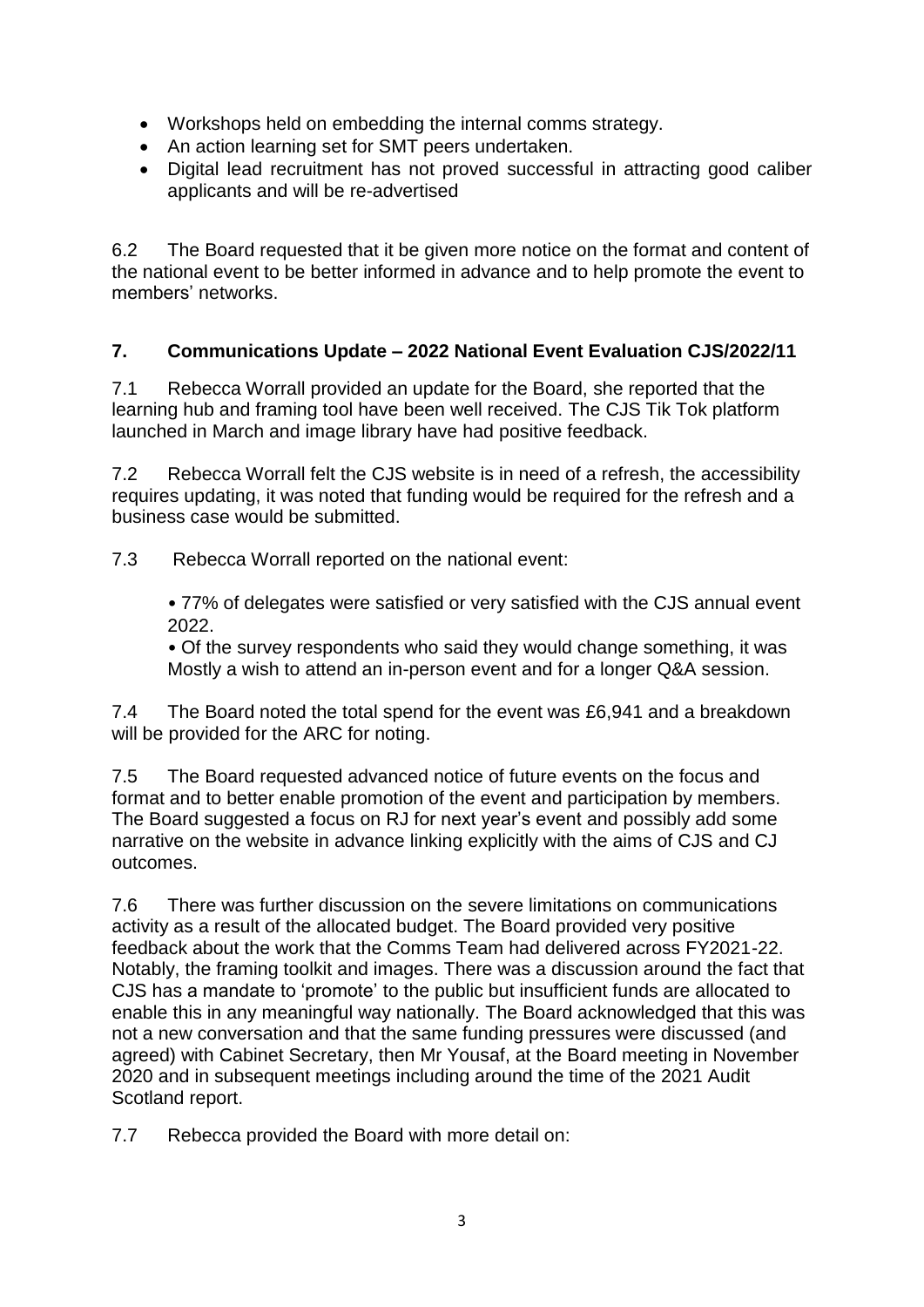- The corporate TikTok account the platform and its mechanisms including opportunities for a long-term strategy, the positive feedback received, trends and some of the comments made on the post(s) re: unpaid work.
- The framing toolkit its successes and plans for FY2022-23, pending the publication of the Business Plan 2022-2023 and budget allocation.

7.8 Alec Spencer requested indicative costs to revamp the CJS website in line with accessibility standards. The Board members agreed that, subject to budget allocation, they are keen that this project is delivered in FY2022-23.

# **Action: Rebecca Worrall to forward a breakdown of the national event costs and indicative costs to revamp the CJS website to the Chair of the ARC.**

# **8. Policy Updates – CJS/2022/12 and CJS/2022/13**

# National Strategy Consultation

8.1 Rose McConnachie informed the Board of developments relating to the revision of the National Strategy for Community Justice, and proposed key points for potential inclusion in the CJS response to the consultation. The Consultation opened on 13 April 2022, and closes on 25 May 2022.

8.2 A CJS Policy Forum on this topic will be held at 10 am on Wednesday 11 May 2022 on MS Teams, which will include input from Scottish Government on the proposals followed by Q&A and open discussion with a number of community justice Stakeholders. An invitation to attend to be circulated to Board in due course.

8.3 Due to challenging timescales, the Policy Team will draft a response for consideration via correspondence and approval by the Chief Executive and Chair.

# NCS consultation

8.4 Rose McConnachie informed the Board of her team's collation of justice stakeholder perspectives on the inclusion of justice social work within a National Care Service. This was noted by the Board.

#### **Action: Rose McConnachie to send invite to the Board to the Policy Forum to be held on 11 May. A draft response to the consultation to be sent to the CE and Chair for approval and submitted by the deadline of 25 May 2022.**

# 9. **OPIF update CJS/2022/14**

9.1 Dawn Wheildon provided an update to the Board on the progress of the OPIF revision project and the OPIF implementation planning project.

9.2 The Board thanked Dawn and Lynne for the update and acknowledged that the OPIF will drive improvement but outcomes will not be realised in the short term.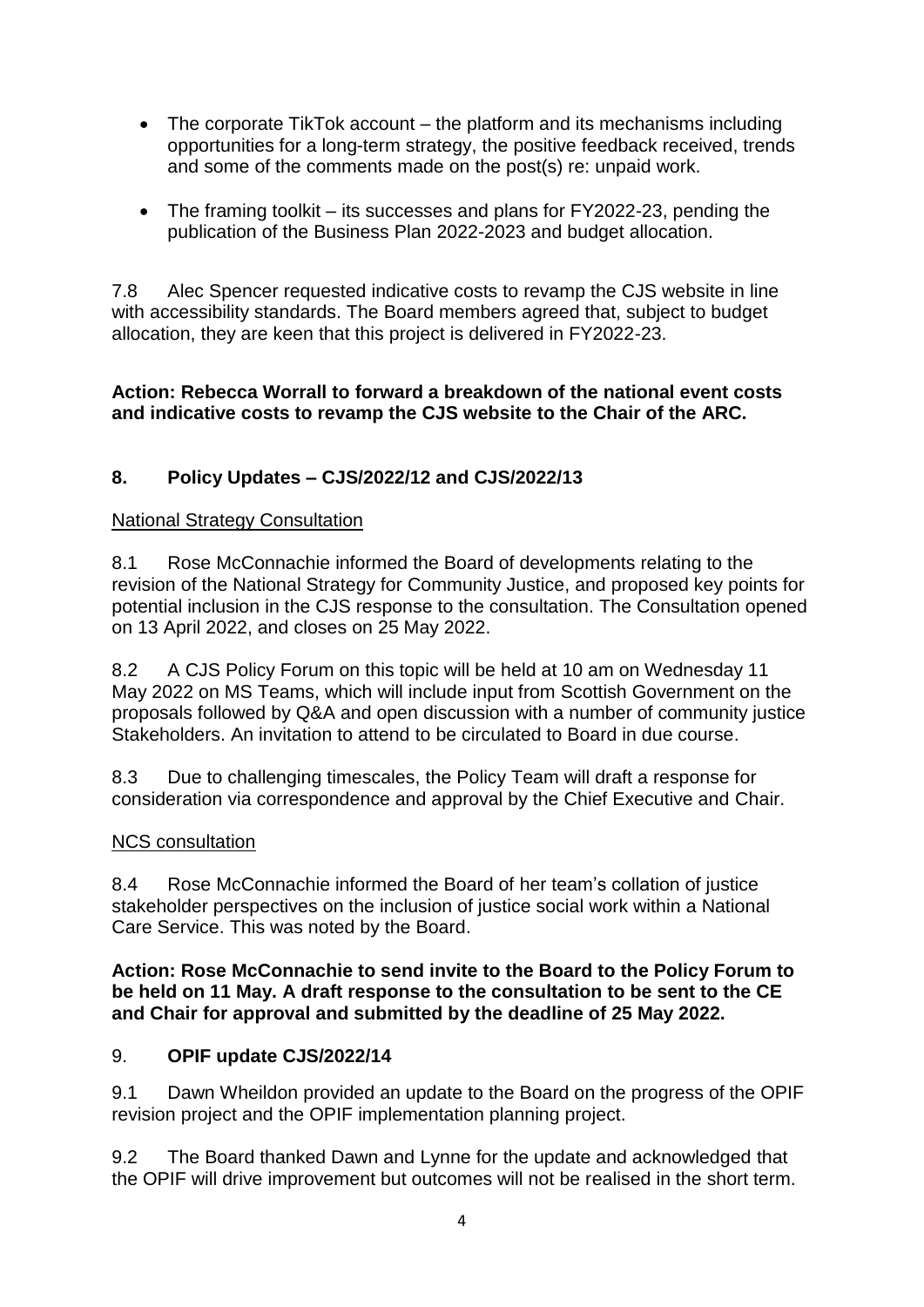# **10. Commissioning update - CJS/2022/15**

10.1 Claire Penny updated the Board on progress of Strategic Commissioning and recent activity undertaken by CJS.

10.2 In noting the update the Board requested a note of the statutory provision for the Board with regards to commissioning.

10.3 Claire Penny informed the Board that a launch event will be held on 11 May 2022 for all key partners and stakeholders to discuss project scope and future approach in more detail. The event will be led by CJS, supported by SG and facilitated by IRISS, Claire will include the Board in the invite.

#### **Action: Claire Penny to provide the Board with a note of the statutory provision for commissioning. Claire to invite the Board to the launch event to be held on 11 May 2022.**

# **11. Restorative Justice training and activities CJS/2022/16**

11.1 Gael Cochrane informed the Board of the progress made in delivering training to stakeholders in Restorative Justice (RJ) since the inception of the Learning, Development & Innovation/Caledonian (LDIC) team in 2018.

11.2 The Board noted that Gael has met with existing training providers to see if they were interested in collaborating with CJS on training for Justice Social Workers. She also spoke with as many individuals in Scotland that she could identify who were RJ facilitators or had been part of an RJ service.

11.3 Gael Cochrane reported that those that have been trained have not been able to shadow as yet. Accreditation of the training has been considered and discussed with SG and stakeholder group. The Board thanked Gael for the update.

# **12. Risk Register - CJS/2022/17**

12.1 Bill Fitzpatrick reported that since it was reviewed by the CJS Board the CRR has been reviewed by the Senior Management Team (SMT). The register has no new risks. No risks have increased, four have reduced, with one of these having reached its target score and six have remained unchanged. The CRR was reviewed and approved by the CJS Audit and Risk Committee (ARC) at its meeting on 19 January 2022.

12.2 The Board noted the updated risk register and felt NCS could be a future risk and could impact on risks 4,5,6.

# Risk Appetite

12.3 The Board noted the risk appetite document and the need for further discussion perhaps at a themed Board meeting to explore some topics in greater depths than general agenda allow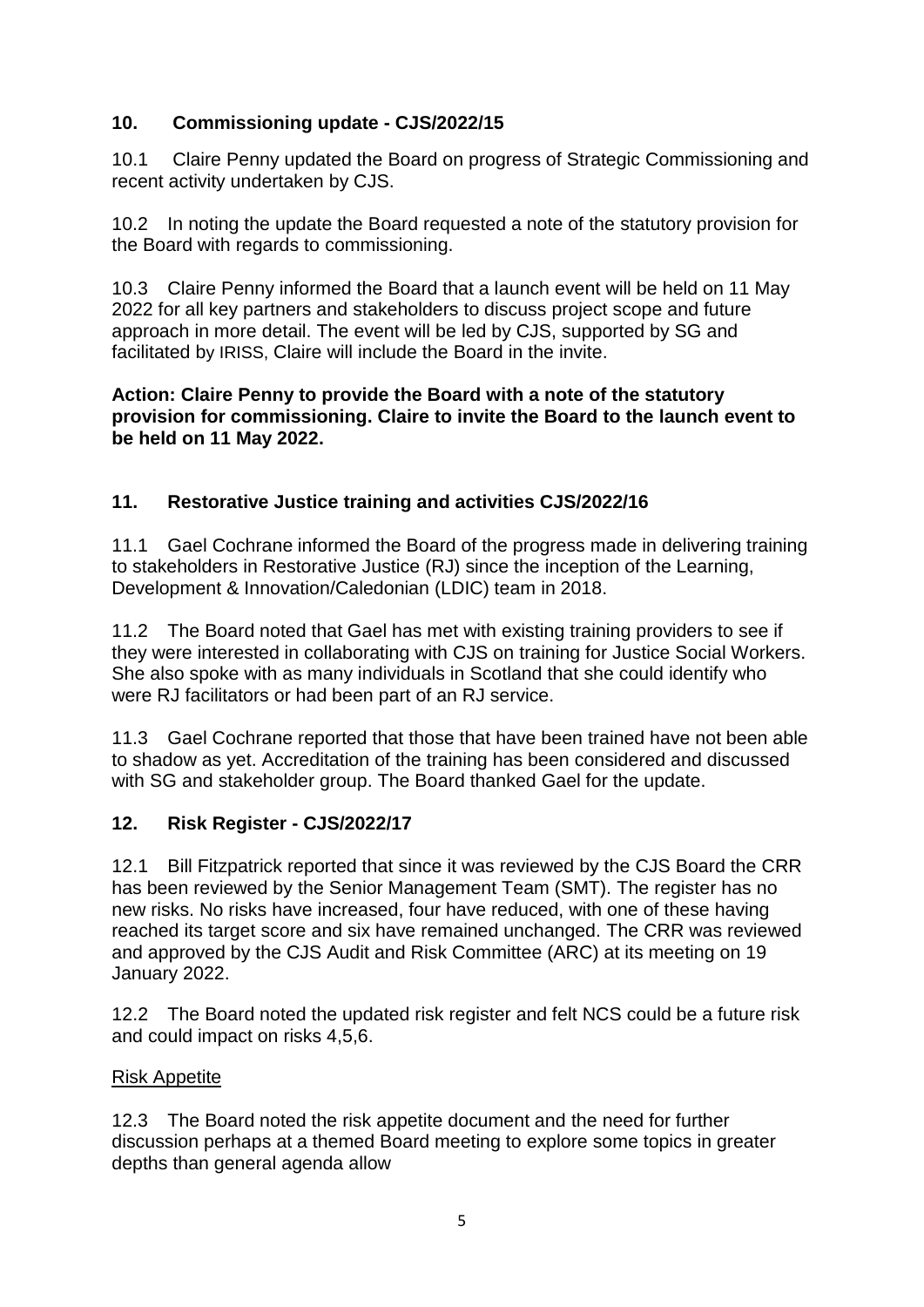# **13. Q4 Performance report CJS/2022/18**

13.1 Bill Fitzpatrick provided the Board with a report on the progress of the CJS Business Plan for Q4. The Board noted the challenges to planning and service delivery eased during the period although some COVID related restrictions did apply.

13.2 The report comprised of activities associated with the statutory duties that apply to CJS, a number of COVID -19 related activities and activities that advance the outcomes specified in the Corporate Plan 2020-23. The Board noted that good progress was made in Q4.

13.3 Bill Fitzpatrick informed the Board that the Q4 report will form the basis for reporting on CJS activities in the 2021/22 Annual Report and Accounts.

13.4 Bill Fitzpatrick reported that he is in the process of drafting the 2022/23 business plan. The PMI strategy is being drafted and will come to the May Board meeting.

#### **Action: Draft PMI strategy to come to May Board meeting**

# **14. Management Accounts Period 12 - CJS/2022/19**

14.1 Helen Boath reported the current position to March (Periods 1-12) is that there is - expenditure of £3,171,967 against a budget of £3,174.000 an underspend of £2,033. The expenditure is based on actual expenditure for Period 12 and any outstanding invoices expected for the financial year 2021/22. The cut-off date for invoices to be paid for financial year 2021/22 is 19 April 2022.

#### Draft Budget 2022-23

14.2 Helen Boath reported that the budget for 2022-23 has been agreed but not yet finalised. From discussions with SG Finance and the Sponsorship Team the baseline budget will be £2,924,000:

The allocation of the baseline budget is as follows :

Salary £2,349,662

Operations £ 574,338

14.3 Additional funding has been mainly agreed and is not included within the baseline budget. The Board noted and approved the baseline budget and expressed concern that SG had not yet confirmed the additional funding for Caledonian, RJ , RRT and Commissioning.

# **15. HRRC draft minute of meeting 23 February 2022 - CJS/2022/20**

15.1 Glenys Watt provided a report of the HRRC meeting held on 23 February 2022. Keys points from the meeting included: